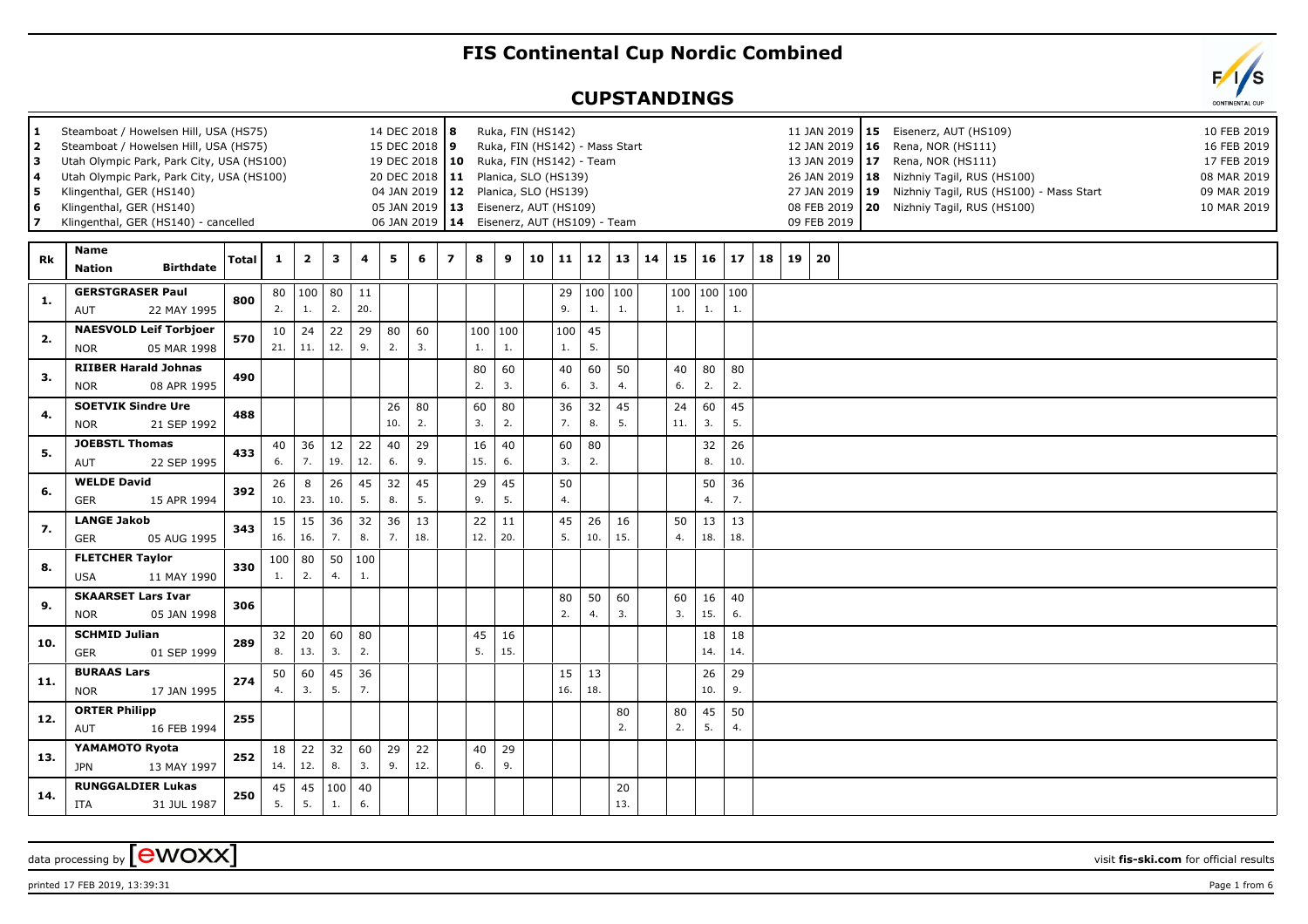|     | Name                                                 |              |                |                 |                | 4              |                |                | $\overline{ }$ |           |                |    |     |           |                       |    |           |                     | 17        | 18 |    |    |  |  |  |  |
|-----|------------------------------------------------------|--------------|----------------|-----------------|----------------|----------------|----------------|----------------|----------------|-----------|----------------|----|-----|-----------|-----------------------|----|-----------|---------------------|-----------|----|----|----|--|--|--|--|
| Rk  | <b>Birthdate</b><br>Nation                           | <b>Total</b> | $\mathbf{1}$   | $\overline{2}$  | 3              |                | 5              | 6              |                | 8         | 9              | 10 | 11  | 12        | 13                    | 14 | 15        | 16                  |           |    | 19 | 20 |  |  |  |  |
|     | <b>TILLER Simen</b>                                  |              |                |                 |                |                | 45             | 18             |                | 50        | 32             |    | 22  | 18        | 29                    |    | 20        |                     |           |    |    |    |  |  |  |  |
| 15. | <b>NOR</b><br>26 NOV 1995                            | 234          |                |                 |                |                | 5.             | 14.            |                | 4.        | 8.             |    | 12. | 14.       | 9.                    |    | 13.       |                     |           |    |    |    |  |  |  |  |
|     | <b>FLASCHBERGER Bernhar</b>                          | 210          | 60             | 50              | 29             | 10             |                | $\overline{7}$ |                | 32        | 22             |    |     |           |                       |    |           |                     |           |    |    |    |  |  |  |  |
| 16. | 06 JUL 1996<br>AUT                                   |              | 3.             | 4.              | 9.             | 21.            |                | 24.            |                | 8.        | 12.            |    |     |           |                       |    |           |                     |           |    |    |    |  |  |  |  |
| 17. | <b>OFTEBRO Jens Luraas</b>                           | 200          |                |                 |                |                |                | 100 100        |                |           |                |    |     |           |                       |    |           |                     |           |    |    |    |  |  |  |  |
|     | 21 JUL 2000<br><b>NOR</b>                            |              |                |                 |                |                | $1.$           | 1.             |                |           |                |    |     |           |                       |    |           |                     |           |    |    |    |  |  |  |  |
| 18. | <b>KOSTNER Aaron</b>                                 | 185          | 14             | 29              | 40             | 50             | $\overline{2}$ | 50             |                |           |                |    |     |           |                       |    |           |                     |           |    |    |    |  |  |  |  |
|     | 08 JUL 1999<br>ITA                                   |              | 17.            | 9.              | 6.             | 4.             | 29.            | 4.             |                |           |                |    |     |           |                       |    |           |                     |           |    |    |    |  |  |  |  |
| 19. | <b>SHUMATE Jared</b>                                 | 183          | 36             | 40              | 9              | 14             |                |                |                | 26        | 15             |    |     |           | 18                    |    | 11        | $\overline{3}$      | 11        |    |    |    |  |  |  |  |
|     | 06 MAR 1999<br>USA                                   |              | 7.             | 6.              | 22.            | 17.            |                |                |                | 10.       | 16.            |    |     |           | 14.                   |    | 20.       | 28.                 | 20.       |    |    |    |  |  |  |  |
| 20. | <b>DEUSCHL Christian</b>                             | 172          | 5              | $\overline{2}$  |                | $\overline{4}$ |                |                |                | 5         | $\overline{7}$ |    | 26  | 29        | 32                    |    | 26        | 24                  | 12        |    |    |    |  |  |  |  |
|     | 20 APR 1997<br>AUT                                   |              | 26.            | 29.             |                | 27.            |                |                |                | 26.       | 24.            |    | 10. | 9.        | 8.                    |    | 10.       | 11.                 | 19.       |    |    |    |  |  |  |  |
| 20. | <b>MRAZ Samuel</b>                                   | 172          | $\overline{2}$ |                 | $\overline{7}$ | 13             | 6              | $\overline{4}$ |                | 13        | 10             |    | 24  | 36        | 10                    |    | 29        | 8                   | 10        |    |    |    |  |  |  |  |
|     | 02 JUL 1998<br>AUT                                   |              | 29.            |                 | 24.            | 18.            | 25.            | 27.            |                | 18.       | 21.            |    | 11. | 7.        | 21.                   |    | 9.        | 23.                 | 21.       |    |    |    |  |  |  |  |
| 22. | <b>HAHN Martin</b>                                   | 161          | 8              | 6               | 24             | 24             |                |                |                | 24        | 13             |    |     | 40        |                       |    |           |                     | 22        |    |    |    |  |  |  |  |
|     | 06 MAY 1997<br>GER                                   |              | 23.            | 25.             | 11.            | 11.            |                |                |                | 11.       | 18.            |    |     | 6.        |                       |    |           |                     | 12.       |    |    |    |  |  |  |  |
| 23. | <b>SKOGLUND Aleksander</b>                           | 151          |                |                 |                |                | 14             | 14             |                | 11        | 26             |    |     |           | 24                    |    | 36        | 20                  | 6         |    |    |    |  |  |  |  |
|     | 06 MAY 1999<br><b>NOR</b>                            |              |                |                 |                |                | 17.            | 17.            |                | 20.       | 10.            |    |     |           | 11.                   |    | 7.        | 13.                 | 25.       |    |    |    |  |  |  |  |
| 24. | <b>KVARSTAD Simen</b>                                | 145          |                |                 |                |                | 13             | 15             |                | 36        | 50             |    |     |           |                       |    |           | 15                  | 16        |    |    |    |  |  |  |  |
|     | <b>NOR</b><br>23 MAR 2000                            |              |                |                 |                |                | 18.            | 16.            |                | 7.        | 4.             |    |     |           |                       |    |           | 16.                 | 15.       |    |    |    |  |  |  |  |
| 25. | <b>JOHANSEN Truls Soenste</b>                        | 124          |                |                 |                |                | 20             | $\overline{3}$ |                |           |                |    | 16  | 24        |                       |    |           | 29                  | 32        |    |    |    |  |  |  |  |
|     | 26 JUN 1991<br><b>NOR</b>                            |              |                |                 |                |                | 13.            | 28.            |                |           |                |    | 15. | 11.       |                       |    |           | 9.                  | 8.        |    |    |    |  |  |  |  |
| 26. | <b>RETTENEGGER Thomas</b>                            | 121          |                |                 |                |                |                | 26             |                |           |                |    | 18  | 22        | 15                    |    | 9         | 22                  | 9         |    |    |    |  |  |  |  |
|     | 05 FEB 2000<br>AUT                                   |              |                |                 |                |                |                | 10.            |                |           |                |    | 14. | 12.       | 16.                   |    | 22.       | 12.                 | 22.       |    |    |    |  |  |  |  |
| 27. | <b>LEHNERT Luis</b>                                  | 118          |                |                 |                |                | 3<br>28.       | 40<br>6.       |                | 14<br>17. | 36<br>7.       |    |     |           |                       |    |           | $\mathbf{1}$<br>30. | 24<br>11. |    |    |    |  |  |  |  |
|     | 12 JUN 2000<br><b>GER</b>                            |              |                |                 |                |                |                |                |                |           |                |    |     |           |                       |    |           |                     |           |    |    |    |  |  |  |  |
| 28. | <b>MOCZARSKI Justin</b><br><b>GER</b><br>11 MAY 1998 | 112          | 24             | 18<br>11.   14. | 16<br>15.      | 20<br>13.      |                |                |                |           |                |    |     | 11<br>20. | $\overline{7}$<br>24. |    | 16<br>15. |                     |           |    |    |    |  |  |  |  |
|     | <b>KIMURA Kodai</b>                                  |              |                |                 |                |                |                |                |                |           |                |    |     |           |                       |    |           |                     |           |    |    |    |  |  |  |  |
| 29. | <b>JPN</b><br>06 JUN 2001                            | 106          | 22             | 10<br>12.   21. | 18<br>14.      | 26<br>10.      |                |                |                | 6<br>25.  | 24<br>11.      |    |     |           |                       |    |           |                     |           |    |    |    |  |  |  |  |
|     | <b>GERARD Antoine</b>                                |              |                |                 |                |                |                |                |                |           |                |    |     |           |                       |    |           | 40                  | 60        |    |    |    |  |  |  |  |
| 30. | <b>FRA</b><br>15 JUN 1995                            | 100          |                |                 |                |                |                |                |                |           |                |    |     |           |                       |    |           | 6.                  | 3.        |    |    |    |  |  |  |  |
|     | <b>KARHUMAA Wille</b>                                |              | 9              | 5               | 20             | 8              | 11             | 8              |                | 15        | 20             |    |     |           |                       |    |           |                     |           |    |    |    |  |  |  |  |
| 31. | 07 JUN 2000<br>FIN                                   | 96           | 22.            | 26.             | 13.            | 23.            | 20.            | 23.            |                | 16.       | 13.            |    |     |           |                       |    |           |                     |           |    |    |    |  |  |  |  |
|     | <b>SKOGLUND Andreas</b>                              |              |                |                 |                |                |                |                |                |           |                |    |     |           | 12                    |    | 22        | 36                  | 20        |    |    |    |  |  |  |  |
| 32. | 22 MAR 2001<br><b>NOR</b>                            | 90           |                |                 |                |                |                |                |                |           |                |    |     |           | 19.                   |    | 12.       | 7.                  | 13.       |    |    |    |  |  |  |  |
|     | <b>VRHOVNIK Vid</b>                                  |              |                |                 |                |                |                |                |                |           |                |    |     |           | 40                    |    | 45        |                     |           |    |    |    |  |  |  |  |
| 33. | <b>SLO</b><br>12 JUL 1999                            | 85           |                |                 |                |                |                |                |                |           |                |    |     |           | 6.                    |    | 5.        |                     |           |    |    |    |  |  |  |  |

printed 17 FEB 2019, 13:39:31 Page 2 from 6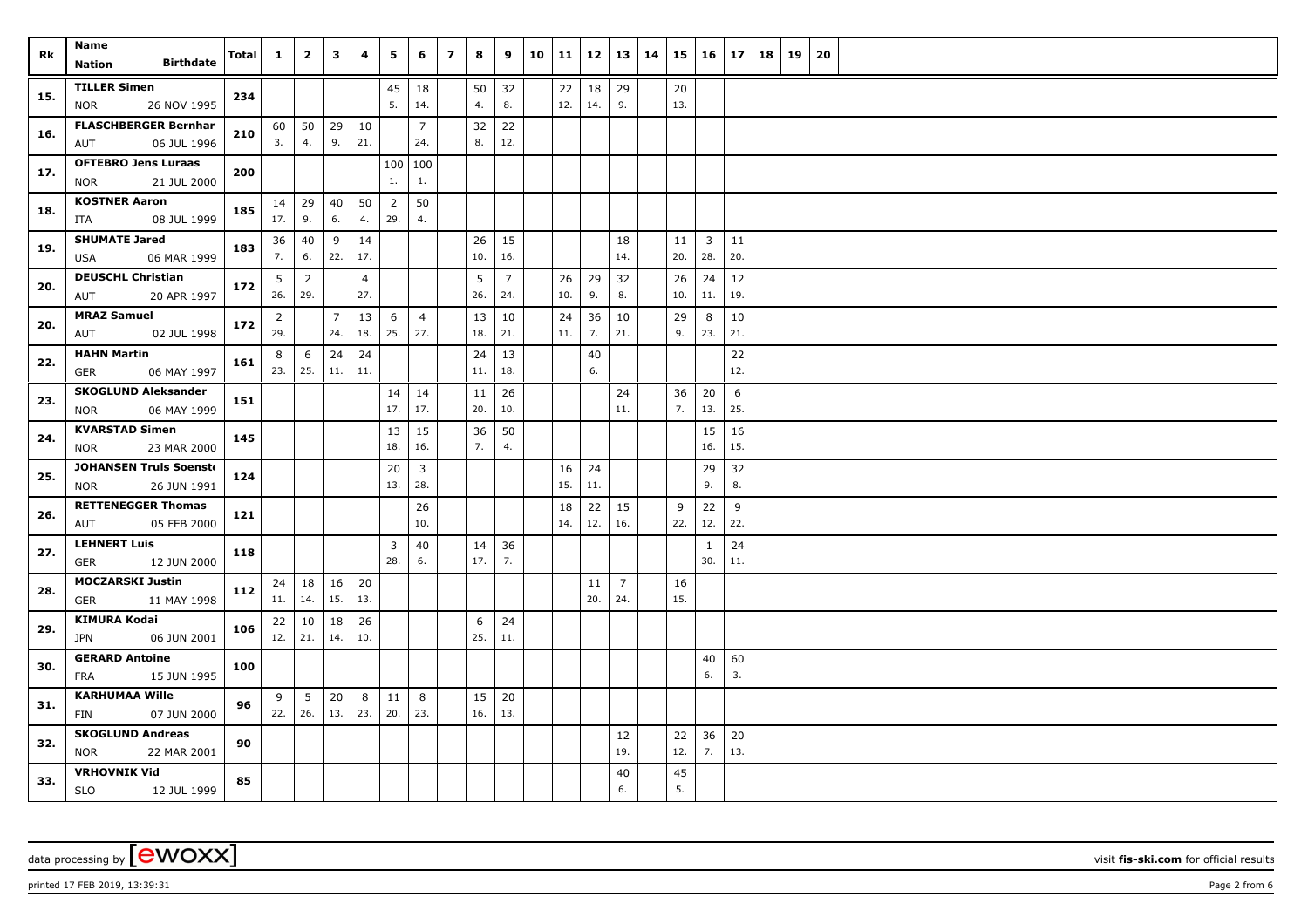| Rk  | Name<br><b>Birthdate</b><br>Nation          | <b>Total</b> | $\mathbf{1}$ | $\overline{2}$                   | $\mathbf{3}$ | 4         | 5         | 6              | $\overline{ }$ | 8            | 9                   | 10 11 |                |           |                | $12 \mid 13 \mid 14$ | 15                  | $16 \mid 17$    |                        | 18   19 | 20 |  |
|-----|---------------------------------------------|--------------|--------------|----------------------------------|--------------|-----------|-----------|----------------|----------------|--------------|---------------------|-------|----------------|-----------|----------------|----------------------|---------------------|-----------------|------------------------|---------|----|--|
|     |                                             |              |              |                                  |              |           |           |                |                |              |                     |       |                |           |                |                      |                     |                 |                        |         |    |  |
| 34. | <b>KETTUNEN Atte</b><br>11 JAN 2000<br>FIN  | 80           |              | $13$   11  <br>$18. \,   \, 20.$ | 13<br>18.    | 18<br>14. |           |                |                | 19.          | $12 \mid 13$<br>18. |       |                |           |                |                      |                     |                 |                        |         |    |  |
|     | <b>HUETTEL Simon</b>                        |              |              |                                  |              |           |           |                |                |              |                     |       |                |           |                |                      |                     |                 |                        |         |    |  |
| 35. | <b>GER</b><br>04 AUG 1999                   | 76           | 11<br>20.    | 16<br>15.                        | 8<br>23.     | 6<br>25.  | 16<br>15. |                |                |              |                     |       |                |           |                |                      |                     | 14<br>17.       | $5\overline{5}$<br>26. |         |    |  |
|     | <b>KOPP Tim</b>                             |              | 6            | $\overline{7}$                   | 11           | 12        |           | $12 \mid 10$   |                |              |                     |       | $\overline{7}$ | 10        |                |                      |                     |                 |                        |         |    |  |
| 36. | <b>GER</b><br>11 FEB 1999                   | 75           | 25.          | 24.                              | 20.          | 19.       | 19.       | 21.            |                |              |                     |       | 24.            | 21.       |                |                      |                     |                 |                        |         |    |  |
| 37. | <b>MACH David</b>                           | 71           | 12           | 13                               | 15           | 16        | 15        |                |                |              |                     |       |                |           |                |                      |                     |                 |                        |         |    |  |
|     | <b>GER</b><br>14 MAY 2000                   |              | 19.          | 18.                              | 16.          | 15.       | 16.       |                |                |              |                     |       |                |           |                |                      |                     |                 |                        |         |    |  |
| 38. | <b>MAIERHOFER Manuel</b>                    | 68           |              |                                  |              |           | 10        | 9              |                |              |                     |       | 12             | 8         | $\overline{3}$ |                      | 10                  | 12              | $\overline{4}$         |         |    |  |
|     | 17 DEC 1992<br>ITA                          |              |              |                                  |              |           | 21.       | 22.            |                |              |                     |       | 19.            | 23.       | 28.            |                      | 21.                 | 19.             | 27.                    |         |    |  |
| 39. | <b>DAGN Florian</b><br>10 DEC 1999<br>AUT   | 67           |              |                                  |              |           |           |                |                |              |                     |       |                |           | 36<br>7.       |                      | 13 <br>18.          | 11<br>20.       | $\overline{7}$<br>24.  |         |    |  |
|     | <b>RETTENEGGER Stefan</b>                   |              |              |                                  |              |           |           |                |                |              |                     |       | 8              | 15        | 13             |                      | 18                  | 10              | $\mathbf{1}$           |         |    |  |
| 40. | 03 FEB 2002<br>AUT                          | 65           |              |                                  |              |           |           |                |                |              |                     |       | 23.            | 16.       | 18.            |                      | 14.                 | 21.             | 30.                    |         |    |  |
|     | <b>PFORDTE Maximilian</b>                   |              |              |                                  |              |           | 24        | $\overline{2}$ |                | 9            | 14                  |       |                |           |                |                      |                     | $\overline{7}$  | 8                      |         |    |  |
| 41. | <b>GER</b><br>25 JUN 1998                   | 64           |              |                                  |              |           | 11.       | 29.            |                | 22.          | 17.                 |       |                |           |                |                      |                     | 24.             | 23.                    |         |    |  |
|     | <b>DANEK Lukas</b>                          |              |              |                                  |              |           | 18        | 24             |                |              |                     |       | 20             |           |                |                      |                     |                 |                        |         |    |  |
| 42. | CZE<br>19 SEP 1997                          | 62           |              |                                  |              |           | 14.       | 11.            |                |              |                     |       | 13.            |           |                |                      |                     |                 |                        |         |    |  |
| 43. | <b>GOOD Jasper</b>                          | 61           |              | $29 \mid 32$                     |              |           |           |                |                |              |                     |       |                |           |                |                      |                     |                 |                        |         |    |  |
|     | USA<br>10 MAY 1996                          |              | 9.           | 8.                               |              |           |           |                |                |              |                     |       |                |           |                |                      |                     |                 |                        |         |    |  |
| 44. | <b>LAMPARTER Johannes</b>                   | 60           |              |                                  |              |           | 60        |                |                |              |                     |       |                |           |                |                      |                     |                 |                        |         |    |  |
|     | 08 NOV 2001<br>AUT                          |              |              |                                  |              |           | 3.        |                |                |              |                     |       |                |           |                |                      |                     |                 |                        |         |    |  |
| 45. | <b>VALLET Edgar</b>                         | 59           |              |                                  |              |           |           |                |                |              |                     |       |                |           | 22             |                      | 32                  | $5\overline{)}$ |                        |         |    |  |
|     | 26 JUN 2000<br>FRA                          |              |              |                                  |              |           |           |                |                |              |                     |       |                |           | 12.            |                      | 8.                  | 26.             |                        |         |    |  |
| 46. | <b>SONEHARA Go</b>                          | 58           |              |                                  |              |           | 22        | 36             |                |              |                     |       |                |           |                |                      |                     |                 |                        |         |    |  |
|     | 01 OCT 1993<br>JPN                          |              |              |                                  |              |           | 12.       | 7.             |                |              |                     |       |                |           |                |                      |                     |                 |                        |         |    |  |
| 47. | <b>TERZER Dominik</b>                       | 57           |              |                                  |              |           | 50<br>4.  |                |                |              |                     |       |                |           | 6<br>25.       |                      | $\mathbf{1}$<br>30. |                 |                        |         |    |  |
|     | 19 SEP 1999<br>AUT<br><b>BUZZI Raffaele</b> |              |              |                                  |              |           |           |                |                |              |                     |       |                |           |                |                      |                     |                 |                        |         |    |  |
| 48. | ITA<br>17 JUL 1995                          | 52           |              |                                  |              |           |           |                |                |              |                     |       | 32<br>8.       | 20<br>13. |                |                      |                     |                 |                        |         |    |  |
| 48. | <b>SKODJEREITE Petter Loc</b>               |              |              |                                  |              |           |           |                |                |              |                     |       | 13             | 16        |                |                      |                     | 9               | 14                     |         |    |  |
|     | 03 FEB 1999<br><b>NOR</b>                   | 52           |              |                                  |              |           |           |                |                |              |                     |       | 18.            | 15.       |                |                      |                     | 22.             | 17.                    |         |    |  |
| 50. | <b>IVANOV Vitalii</b>                       | 48           | $\mathbf{1}$ | $\overline{4}$                   | 5            | 15        |           |                |                | $\mathbf{1}$ | $\mathbf{1}$        |       | 10             | 6         |                |                      | 5                   |                 |                        |         |    |  |
|     | <b>RUS</b><br>22 OCT 1998                   |              | 30.          | 27.                              | 26.          | 16.       |           |                |                | 30.          | 30.                 |       | 21.            | 25.       |                |                      | 26.                 |                 |                        |         |    |  |
| 51. | <b>LOOMIS Ben</b>                           | 46           | 20           | 26                               |              |           |           |                |                |              |                     |       |                |           |                |                      |                     |                 |                        |         |    |  |
|     | USA<br>09 JUN 1998                          |              | 13.          | 10.                              |              |           |           |                |                |              |                     |       |                |           |                |                      |                     |                 |                        |         |    |  |
| 52. | <b>WELDE Jonas</b>                          | 43           |              |                                  |              |           |           |                |                |              |                     |       |                |           | 26             |                      | 15                  |                 | $\overline{2}$         |         |    |  |
|     | <b>GER</b><br>12 MAR 1998                   |              |              |                                  |              |           |           |                |                |              |                     |       |                |           | 10.            |                      | 16.                 |                 | 29.                    |         |    |  |

printed 17 FEB 2019, 13:39:31 **Page 3** from 6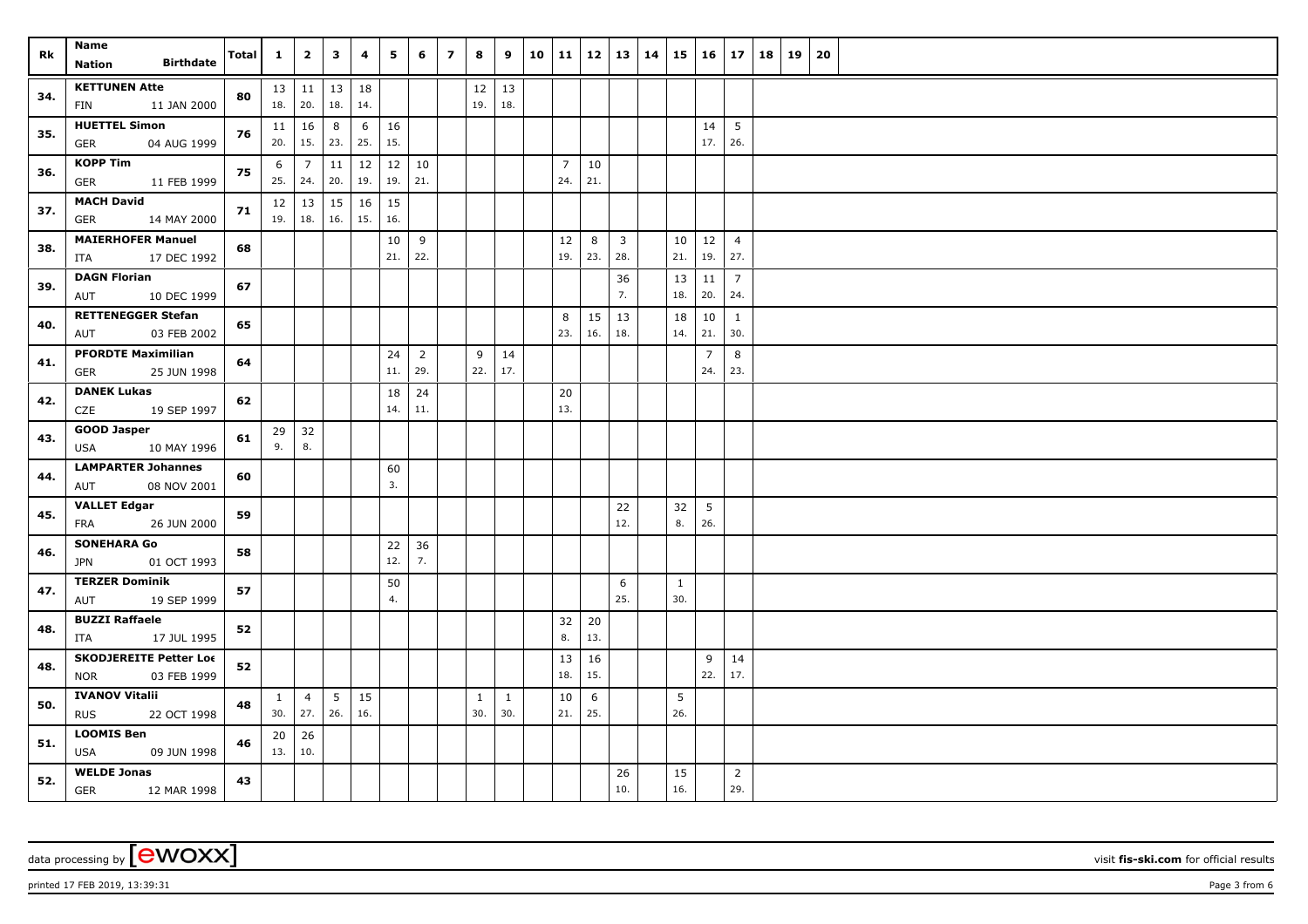| Rk  | Name<br><b>Birthdate</b><br>Nation                     | <b>Total</b> | $\mathbf{1}$   | $\overline{2}$          | $\mathbf{3}$            | 4              | 5              | 6         | $\overline{7}$ | 8              | 9                     | 10 11          |                         | $12 \mid 13$          | 14 | 15                      | $16 \mid 17$ |           | 18 | 19 | 20 |  |  |  |  |  |
|-----|--------------------------------------------------------|--------------|----------------|-------------------------|-------------------------|----------------|----------------|-----------|----------------|----------------|-----------------------|----------------|-------------------------|-----------------------|----|-------------------------|--------------|-----------|----|----|----|--|--|--|--|--|
|     | <b>TEELING Max</b>                                     |              |                |                         |                         |                |                |           |                |                |                       |                |                         |                       |    |                         |              |           |    |    |    |  |  |  |  |  |
| 53. | 29 AUG 1999<br>AUT                                     | 40           |                |                         |                         |                |                | 20<br>13. |                |                |                       |                |                         | 8<br>23.              |    | 12<br>19.               |              |           |    |    |    |  |  |  |  |  |
|     | <b>EINKEMMER Manuel</b>                                |              |                |                         |                         |                |                |           |                |                |                       | 11             | 14                      |                       |    | 14                      |              |           |    |    |    |  |  |  |  |  |
| 54. | AUT<br>23 JUN 2001                                     | 39           |                |                         |                         |                |                |           |                |                |                       | 20.            | 17.                     |                       |    | 17.                     |              |           |    |    |    |  |  |  |  |  |
| 55. | <b>PASHAEV Alexander</b>                               | 33           |                |                         |                         |                | $\mathbf{1}$   | 32        |                |                |                       |                |                         |                       |    |                         |              |           |    |    |    |  |  |  |  |  |
|     | 06 DEC 1997<br><b>RUS</b>                              |              |                |                         |                         |                | 30.            | 8.        |                |                |                       |                |                         |                       |    |                         |              |           |    |    |    |  |  |  |  |  |
| 56. | <b>REPONEN Perttu</b>                                  | 32           | $\overline{4}$ | 14                      | 14                      |                |                |           |                |                |                       |                |                         |                       |    |                         |              |           |    |    |    |  |  |  |  |  |
|     | FIN<br>18 FEB 2002                                     |              |                | $27.$ 17.               | 17.                     |                |                |           |                |                |                       |                |                         |                       |    |                         |              |           |    |    |    |  |  |  |  |  |
| 57. | <b>VAXELAIRE Lilian</b>                                | 31           |                |                         | 10                      | 9              |                |           |                |                |                       | 5              | $\overline{4}$          |                       |    | $\overline{\mathbf{3}}$ |              |           |    |    |    |  |  |  |  |  |
|     | 04 FEB 1998<br>FRA                                     |              |                |                         | 21.                     | 22.            |                |           |                |                |                       | 26.            | 27.                     |                       |    | 28.                     |              |           |    |    |    |  |  |  |  |  |
| 58. | <b>TAKEHANA Daimatsu</b><br>13 SEP 2001<br><b>JPN</b>  | 29           |                |                         |                         |                |                |           |                | 20<br>13.      | 9<br>22.              |                |                         |                       |    |                         |              |           |    |    |    |  |  |  |  |  |
|     | <b>KARHUMAA Waltteri</b>                               |              |                |                         |                         |                |                |           |                | 10             | 18                    |                |                         |                       |    |                         |              |           |    |    |    |  |  |  |  |  |
| 59. | 07 JUN 2002<br><b>FIN</b>                              | 28           |                |                         |                         |                |                |           |                | 21.            | 14.                   |                |                         |                       |    |                         |              |           |    |    |    |  |  |  |  |  |
|     | <b>BEREND Ben</b>                                      |              |                | $16 \mid 12$            |                         |                |                |           |                |                |                       |                |                         |                       |    |                         |              |           |    |    |    |  |  |  |  |  |
| 59. | <b>USA</b><br>29 JUN 1995                              | 28           | 15.            | 19.                     |                         |                |                |           |                |                |                       |                |                         |                       |    |                         |              |           |    |    |    |  |  |  |  |  |
|     | NIITTYKOSKI Otto                                       |              |                |                         |                         |                | $\overline{4}$ |           |                | 18             | 6                     |                |                         |                       |    |                         |              |           |    |    |    |  |  |  |  |  |
| 59. | 13 MAR 2001<br><b>FIN</b>                              | 28           |                |                         |                         |                | 27.            |           |                | 14.            | 25.                   |                |                         |                       |    |                         |              |           |    |    |    |  |  |  |  |  |
| 62. | <b>PARK Jeun</b>                                       | 22           |                | $\mathbf{1}$            | $\overline{\mathbf{3}}$ | $\overline{7}$ |                |           |                |                | 5                     | 3 <sup>7</sup> | $\overline{\mathbf{3}}$ |                       |    |                         |              |           |    |    |    |  |  |  |  |  |
|     | KOR<br>11 MAR 1993                                     |              |                | 30.                     | 28.                     | 24.            |                |           |                |                | 26.                   | 28.            | 28.                     |                       |    |                         |              |           |    |    |    |  |  |  |  |  |
| 63. | <b>DENDA Hidefumi</b>                                  | 21           | 3              | 9                       | $\overline{4}$          | 5 <sup>5</sup> |                |           |                |                |                       |                |                         |                       |    |                         |              |           |    |    |    |  |  |  |  |  |
|     | JPN<br>16 DEC 1997                                     |              |                | $28.$ 22.               | 27.                     | 26.            |                |           |                |                |                       |                |                         |                       |    |                         |              |           |    |    |    |  |  |  |  |  |
| 63. | <b>ZEMEK David</b>                                     | 21           |                |                         |                         |                | 5              | 16        |                |                |                       |                |                         |                       |    |                         |              |           |    |    |    |  |  |  |  |  |
|     | 20 SEP 1999<br>CZE                                     |              |                |                         |                         |                | 26.            | 15.       |                |                |                       |                |                         |                       |    |                         |              |           |    |    |    |  |  |  |  |  |
| 63. | <b>MAIER Jonas</b>                                     | 21           |                |                         |                         |                |                |           |                |                |                       | $\overline{2}$ | $\overline{7}$<br>24.   | $\overline{4}$<br>27. |    | 8<br>23.                |              |           |    |    |    |  |  |  |  |  |
|     | 06 JUL 1999<br><b>GER</b>                              |              |                |                         |                         |                |                |           |                |                |                       | 29.            |                         |                       |    |                         |              |           |    |    |    |  |  |  |  |  |
| 63. | <b>FLATLA Kasper Moen</b><br>22 FEB 1999<br><b>NOR</b> | 21           |                |                         |                         |                |                |           |                |                |                       |                |                         |                       |    |                         | 6<br>25.     | 15<br>16. |    |    |    |  |  |  |  |  |
|     | <b>TWARDOSZ Pawel</b>                                  |              |                |                         |                         |                | 9              |           |                |                |                       | 1              | 9                       |                       |    |                         |              |           |    |    |    |  |  |  |  |  |
| 67. | 11 MAR 1998<br>POL                                     | 19           |                |                         |                         |                | 22.            |           |                |                |                       | 30.            | 22.                     |                       |    |                         |              |           |    |    |    |  |  |  |  |  |
| 67. | <b>SHIMIZU Aguri</b>                                   | 19           |                |                         |                         |                | 8              | 11        |                |                |                       |                |                         |                       |    |                         |              |           |    |    |    |  |  |  |  |  |
|     | 09 MAR 1992<br><b>JPN</b>                              |              |                |                         |                         |                | 23.            | 20.       |                |                |                       |                |                         |                       |    |                         |              |           |    |    |    |  |  |  |  |  |
| 67. | <b>RAINER Marc Luis</b>                                | 19           |                |                         |                         |                | $\overline{7}$ | $12\,$    |                |                |                       |                |                         |                       |    |                         |              |           |    |    |    |  |  |  |  |  |
|     | 22 SEP 1999<br>AUT                                     |              |                |                         |                         |                | 24.            | 19.       |                |                |                       |                |                         |                       |    |                         |              |           |    |    |    |  |  |  |  |  |
| 70. | <b>PAEAEKKOENEN Jesse</b>                              | 15           |                |                         |                         |                |                |           |                | $\overline{7}$ | 8                     |                |                         |                       |    |                         |              |           |    |    |    |  |  |  |  |  |
|     | FIN<br>11 MAR 1999                                     |              |                |                         |                         |                |                |           |                | 24.            | 23.                   |                |                         |                       |    |                         |              |           |    |    |    |  |  |  |  |  |
| 70. | <b>ANDREWS Grant</b><br><b>USA</b><br>03 DEC 1997      | 15           |                | $7 \mid 3$<br>$24.$ 28. | $\mathbf{1}$<br>30.     |                |                |           |                |                | $\overline{4}$<br>27. |                |                         |                       |    |                         |              |           |    |    |    |  |  |  |  |  |

printed 17 FEB 2019, 13:39:31 Page 4 from 6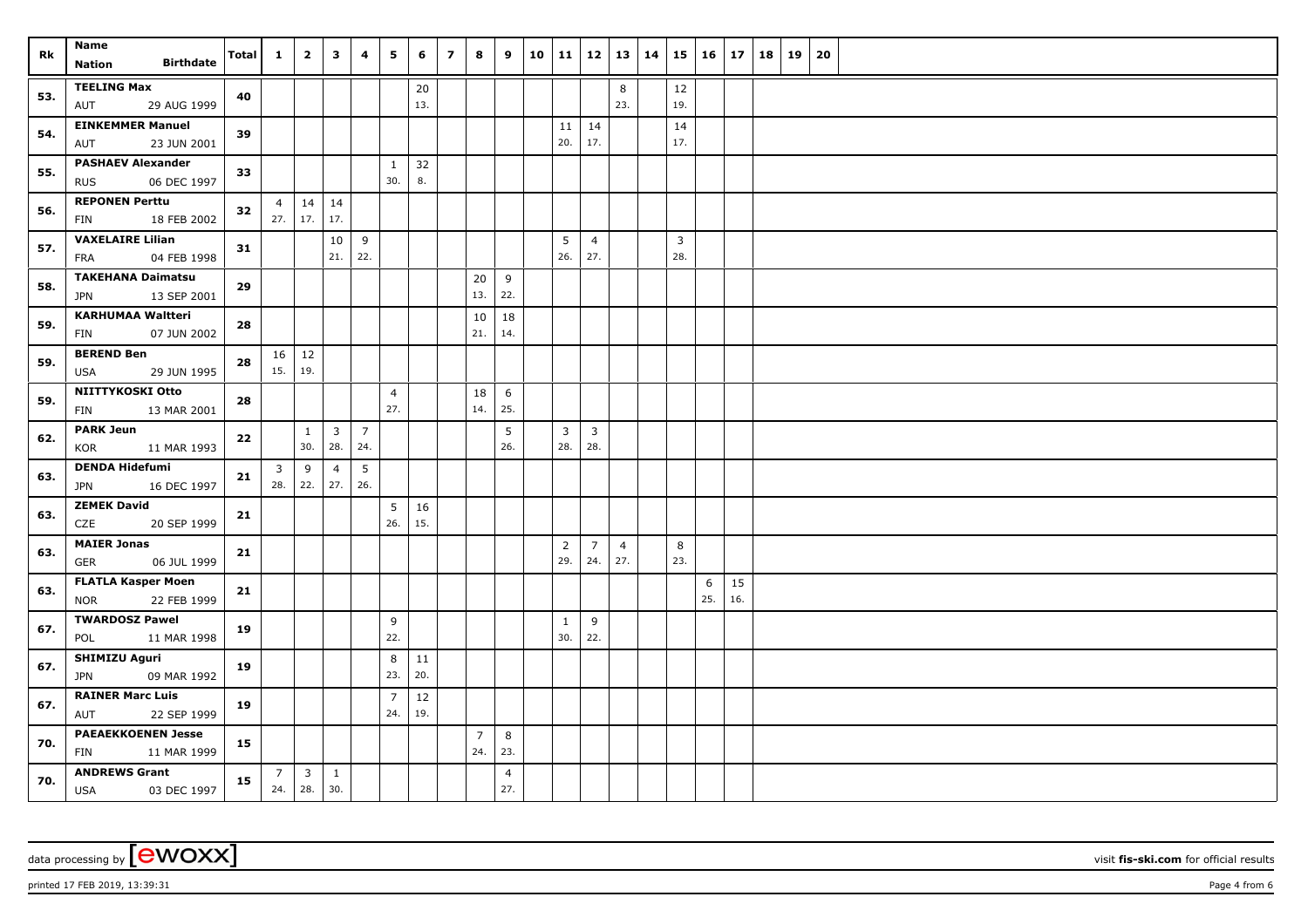| Rk  | Name                                                     | Total                   | $\mathbf{1}$ | $\overline{2}$ | $\mathbf{3}$          | 4                   | 5 | 6                   | $\overline{\mathbf{z}}$ | 8                              | 9                   | 10 |                       | 11   12   13   14     |           |                       | $15 \mid 16 \mid 17$  |                     | 18   19 | 20 |  |
|-----|----------------------------------------------------------|-------------------------|--------------|----------------|-----------------------|---------------------|---|---------------------|-------------------------|--------------------------------|---------------------|----|-----------------------|-----------------------|-----------|-----------------------|-----------------------|---------------------|---------|----|--|
|     | <b>Birthdate</b><br><b>Nation</b>                        |                         |              |                |                       |                     |   |                     |                         |                                |                     |    |                       |                       |           |                       |                       |                     |         |    |  |
| 72. | <b>MASTIEV Samir</b><br>13 JAN 1993<br><b>RUS</b>        | 14                      |              |                |                       |                     |   |                     |                         |                                |                     |    | 14<br>17.             |                       |           |                       |                       |                     |         |    |  |
| 72. | <b>PASICHNYK Viktor</b><br>02 DEC 1992<br><b>UKR</b>     | 14                      |              |                |                       |                     |   |                     |                         |                                |                     |    |                       |                       | 14<br>17. |                       |                       |                     |         |    |  |
| 74. | <b>ROCHAT Theo</b><br>05 FEB 1999<br>FRA                 | 13                      |              |                |                       |                     |   |                     |                         |                                |                     |    |                       |                       | 11<br>20. |                       | $\overline{2}$<br>29. |                     |         |    |  |
| 74. | <b>OBERMEYR Fabio</b><br>AUT<br>08 AUG 2000              | 13                      |              |                |                       |                     |   |                     |                         |                                |                     |    |                       |                       | 9<br>22.  | $\overline{4}$<br>27. |                       |                     |         |    |  |
| 74. | <b>BRECL Gasper</b><br>18 NOV 1999<br><b>SLO</b>         | 13                      |              |                |                       |                     |   | 6<br>25.            |                         |                                |                     |    |                       |                       |           | $\overline{7}$<br>24. |                       |                     |         |    |  |
| 74. | <b>KIMURA Yoshihiro</b><br>JPN<br>24 JUL 1998            | 13                      |              |                |                       | $\mathbf{1}$<br>30. |   | 5<br>26.            |                         | $\overline{4}$<br>27.          | $\mathbf{3}$<br>28. |    |                       |                       |           |                       |                       |                     |         |    |  |
| 78. | <b>MARUSARZ Wojciech</b><br>28 MAY 1993<br>POL           | 12                      |              |                |                       |                     |   |                     |                         |                                |                     |    |                       | 12<br>19.             |           |                       |                       |                     |         |    |  |
| 79. | <b>FRANK Christian</b><br>GER<br>17 JUN 2001             | 9                       |              |                |                       |                     |   |                     |                         |                                |                     |    | 6<br>25.              | $\mathbf{1}$<br>30.   |           | $\overline{2}$<br>29. |                       |                     |         |    |  |
| 79. | <b>GIANMOENA Luca</b><br>ITA<br>16 NOV 1997              | 9                       |              |                |                       |                     |   |                     |                         |                                |                     |    | 9<br>22.              |                       |           |                       |                       |                     |         |    |  |
| 81. | <b>SALMELA Olli</b><br><b>FIN</b><br>27 MAY 1994         | 8                       |              |                |                       |                     |   |                     |                         | 8<br>23.                       |                     |    |                       |                       |           |                       |                       |                     |         |    |  |
| 82. | <b>JELENKO Marjan</b><br><b>SLO</b><br>22 JUL 1991       | $\overline{7}$          |              |                |                       |                     |   | $\mathbf{1}$<br>30. |                         |                                |                     |    | $\overline{4}$<br>27. | $\overline{2}$<br>29. |           |                       |                       |                     |         |    |  |
| 82. | <b>TYRODE Mael</b><br><b>FRA</b><br>31 JUL 2000          | $\overline{\mathbf{z}}$ |              |                |                       |                     |   |                     |                         |                                |                     |    |                       |                       | 1<br>30.  | 6<br>25.              |                       |                     |         |    |  |
| 84. | <b>YUZE Hibiki</b><br><b>JPN</b><br>07 DEC 1998          | 6                       |              |                | 6<br>25.              |                     |   |                     |                         |                                |                     |    |                       |                       |           |                       |                       |                     |         |    |  |
| 85. | <b>RAKPAROV Chingiz</b><br>05 JUL 1995<br>KAZ            | 5                       |              |                | $\overline{2}$<br>29. | 3<br>28.            |   |                     |                         |                                |                     |    |                       |                       |           |                       |                       |                     |         |    |  |
| 85. | <b>PAROLARI Denis</b><br>ITA<br>14 SEP 1998              | 5 <sub>1</sub>          |              |                |                       |                     |   |                     |                         |                                |                     |    |                       | 5<br>26.              |           |                       |                       |                     |         |    |  |
| 85. | <b>MAZURCHUK Dmytro</b><br>19 JAN 1999<br><b>UKR</b>     | 5                       |              |                |                       |                     |   |                     |                         |                                |                     |    |                       |                       | 5<br>26.  |                       |                       |                     |         |    |  |
| 88. | <b>GALUNIN Artem</b><br><b>RUS</b><br>08 OCT 1999        | $\overline{\mathbf{4}}$ |              |                |                       |                     |   |                     |                         |                                |                     |    |                       |                       |           |                       | $\overline{4}$<br>27. |                     |         |    |  |
| 89. | <b>EIKSUND SAETHRE Jako</b><br><b>NOR</b><br>13 NOV 1999 | $\mathbf{3}$            |              |                |                       |                     |   |                     |                         |                                |                     |    |                       |                       |           |                       |                       | $\mathbf{3}$<br>28. |         |    |  |
| 89. | <b>OVSIANNIKOV Aleksand</b><br><b>RUS</b><br>27 AUG 1996 | $\mathbf{3}$            |              |                |                       |                     |   |                     |                         | $\overline{\mathbf{3}}$<br>28. |                     |    |                       |                       |           |                       |                       |                     |         |    |  |

printed 17 FEB 2019, 13:39:31 Page 5 from 6